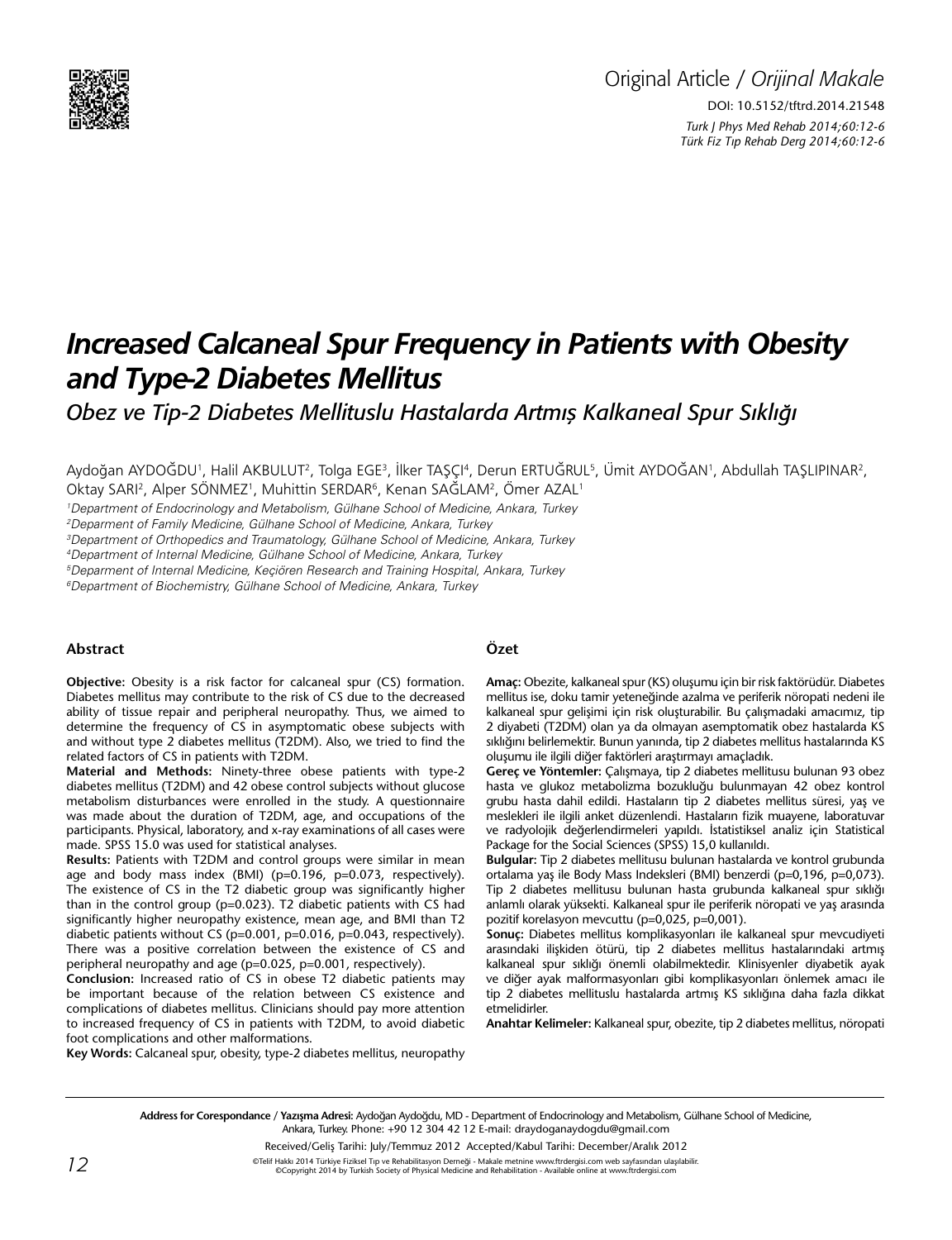## **Introduction**

Plantar fasciitis (PF) is a deteriorating syndrome of the plantar fascia (1). Several authors found various incidences of PF, ranging from 8% to 88% of unselected populations (2). PF is reported to be the most common cause of inferior heel pain in adults (3) and responsible for approximately 1 million physician visits per year in the USA (4). Heel spur syndrome (calcaneal spur syndrome), painful heel syndrome, runner's heel, subcalcaneal pain, calcaneodynia, and calcaneal periostitis are the synonyms of PF (5).

The origin of plantar fascia is on the calcaneus (1), and the formation of subcalcaneal spur has traditionally been attributed to repetitive longitudinal traction of the plantar fascia (6) and also to hamstring tightness (7). Some histological and clinical studies suggest that vertical compressive forces may play a more important role (8-10). Case-controlled studies have identified obesity or sudden weight gain, reduced ankle dorsiflexion, pes planus, and occupations that require prolonged weight-bearing as the greatest risk factors associated with CS syndrome. One study reported that individuals with body mass index (BMI) >30  $kg/m<sup>2</sup>$  had an odds ratio of 5.6 for PF compared to those with a BMI  $\leq$ 25 kg/m<sup>2</sup> (10). Existence of plantar fasciitis in diabetic patients is controversial. In some studies, no association was found between CS and diabetes mellitus (11,12). In a recent study, it was found that individuals with diabetes mellitus may suffer from CS syndrome as a result of peripheral neuropathy, leading to muscle atrophy, changes in anatomical structure of the feet (claw toes, pes cavus or high arches, prominent metatarsal heads, etc.), and functional alterations in gait (10). Conventional x-rays are the gold standard in the diagnosis of a CS; usually, lateral pictures of the calcaneus are taken. They show a calcified spur on the inferior side of the calcaneus (13).

Since patients with T2DM are usually obese and although both obesity and T2DM seem to be risk factors of CS syndrome, there is no knowledge about the frequency of CS syndrome in obese patients with T2DM (14). The objective of this study was to identify the frequency of CS in obese patients with T2 diabetes and understand if there is any difference of CS frequency between diabetic and non-diabetic obese subjects. Furthermore, we aimed to determine the potential related factors with CS in these patients.

## **Material and Methods**

## **Setting**

The study was conducted at the Department of Endocrinology and Metabolism, Gülhane School of Medicine, Ankara, Turkey in June 2009-September 2009. All participants were informed, and written consent was obtained. The study protocol was approved by the local ethical committee of Gülhane School of Medicine (123/11.11.2008).

## **Participants**

To be eligible for inclusion, participants had to be obese (BMI ≥30 kg/m2), type 2 diabetic, 18 years old or older, able to provide informed consent, and answer the questionnaire. Control group subjects had to be obese (BMI  $\geq$ 30 kg/m<sup>2</sup>) and free from glucose metabolism disturbances. Exclusion criteria included: pregnancy, previous radiotherapy to the foot, previous trauma to the foot (fracture, rupture of tendon), chronic inflammatory diseases, vascular diseases, malignant diseases, and lymphatic edema. Ninety-three obese, type 2 diabetic patients and 42 obese patients, as a control group free from glucose metabolism disturbances, were examined.

## **Design**

A questionnaire was made about the age, duration of diabetes, and occupations of participants. In this cross-sectional study, after 12 hours of overnight fasting, venous blood samples withdrawn from the antecubital vein of patients were taken between 08.00-09.00 AM, and all patients underwent full medical examinations and laboratory assessments to rule out any metabolic and hormonal disorders, with the exception of diabetes mellitus and obesity. Control cases were subjected to the 75 g oral glucose tolerance test to exclude glucose metabolism disturbances.

### **Measures**

Biochemical analyses were performed in the Core Laboratory of the Biochemistry Department. Fasting and 120-minute plasma glucose (mg/dL) was analyzed by the enzymatic colorimetric method with the Olympus AU 600 autoanalyzer using reagents from Olympus Diagnostics, GmbH (Hamburg, Germany). Glycosylated hemoglobin levels were tested by the high-performance liquid chromatography method. Neurological examination of all diabetic patients and local physical examination of patients who had CS were made. Peripheral neuropathy was assessed by thermal threshold testing for hot and cold in the left foot (Thermal Threshold Tester; Medelec, Old Woking, Surrey, UK), vibration threshold in the left medial malleolus and left great toe (Biothesiometer; Biomedical Instrument, Newbury, OH), and microfilament test. Peripheral nerve abnormalities were defined as 95% of the normal range in a non-diabetic adolescent control group (15). Standing height and body weight were measured in light indoor clothing without shoes. Body mass index (BMI) was calculated as weight divided by height squared (kg/m<sup>2</sup>). The diagnosis of obesity was defined as body mass index (BMI) ≥30 kg/m<sup>2</sup>. Calcaneal x-rays were performed using the Canon CXDI-40EC device, and all x-rays were examined by the same experienced radiologist who was blinded to subjects.

## **Statistical Analysis**

Database management and all statistical analyses were performed by using Statistical Package for the Social Sciences (SPSS) for Windows (version 15.0, SPSS, Chicago, IL, USA). For each descriptive variable, the mean, standard deviation, frequency, and proportion of the total study population with that variable were calculated. To examine variables by CS and sex, categorical variables were analyzed using the  $\chi^2$  test, continuous variables were analyzed using the t test, and continuous variables with skewed distributions were analyzed using the Mann-Whitney U-test. Correlations between variables were calculated via Spearman correlation test. A significance level of 0.05 was used in all analyses.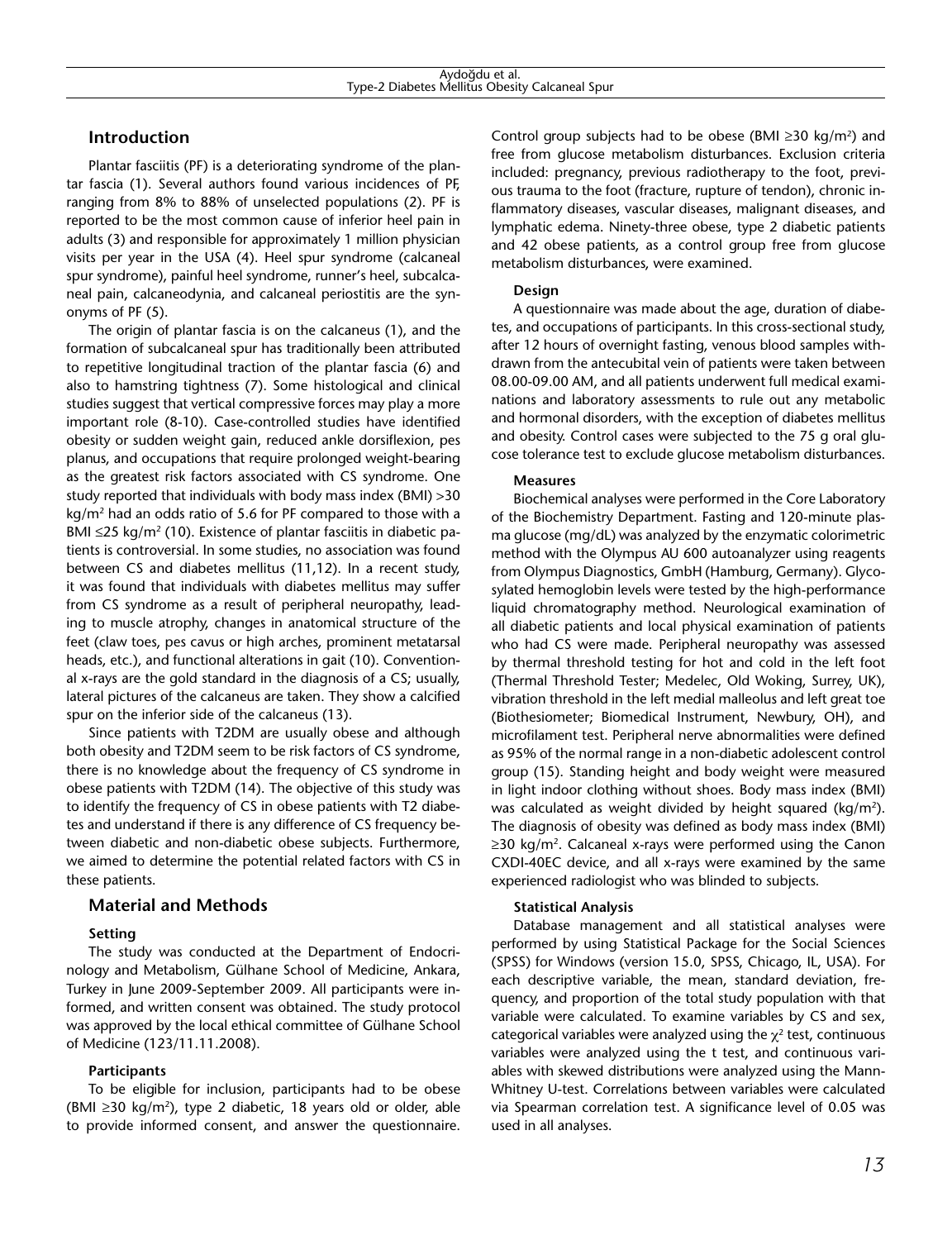## **Results**

The characteristics of each group are depicted in Table 1. There were no significant differences between the sex (male/ female) (p=0.717), mean age (years) (p=0.196), and mean BMI  $(kg/m<sup>2</sup>)$  (p=0.073) for each group. Occupations of the participants were similar.

The fasting glucose (mg/dL) level of the diabetic group was significantly higher than the control group ( $p<0.001$ ). CS existence was significantly higher in patients with T2DM than in the control group (p=0.023). Seven (7.5%) patients with T2DM have suffered from heel pain.

Table 2 shows the characteristics of T2DM patients with/without CS. There were no differences in mean duration of T2DM (years) and glycosylated hemoglobin (%) levels between the subgroups (p=0.859, p=0.839, respectively). Mean age (years), BMI (kg/m2 ), and peripheral neuropathy existence were higher in patients with CS ( $p=0.001$ ,  $p=0.016$ ,  $p=0.043$ , respectively).

There were positive correlations between the existence of CS and peripheral neuropathy (r: 0.229, p=0.043) and age (years) (r: 0.336, p=0.01) in diabetics, but no correlation was found between the existence of CS and glycosylated hemoglobin levels  $(%)$  (p=0.461) and diabetes duration (years) (p=0.721) (Table 3).

## **Discussion**

Our findings showed that the range of CS in diabetic obese patients was 77% and that CS was seen more frequently in obese patients with T2DM than non-diabetic obese patients (77% vs. 57%). Age and BMI of type 2 diabetic patients who have CS were significantly higher. CS in obese patients with T2DM was mostly asymptomatic. There were positive correlations between CS existence and neuropathy and age.

CS range has been previously reported as 11%-16% in young to middle-aged healthy populations (16). The range of CS (77%) in our obese patients with T2DM is in accordance with Bassiouni, who reported a 72% incidence rate of CS in patients with rheumatologic disorders above the age of 61 (17). Existence of plantar fasciitis in diabetic patients is controversial. In some studies, no association was found between CS and diabetes mellitus (11,12). In a recent meta-analysis, plantar fasciitis was reported as the most common cause of heel pain and plantar fascia thickness, as measured by ultrasonography, which is the most widely reported imaging feature of this condition. Diabetes mellitus was reported as a risk factor for CS in this meta-analysis. Thickening of the plantar fascia has been shown in patients with T2DM (18). We found an increased ratio of neuropathy in diabetic patients who have CS. Similar to our study, another study showed that plantar fascia thickness in type 1 diabetic patients predicts subsequent development of retinopathy, elevated albumin excretion rate, peripheral neuropathy, and autonomic neuropathy (19). Histopathologically, the heel spur is a fibroostosis promoted by mechanical stress to the plantar aponeurosis, slowly and continuously growing into its insertion region (13). Diabetic neuropathy causes a progressive alteration in muscle tropism, especially in the intrinsic foot/ankle muscles, an increase in joint rigidity, and an alteration of the collagen

| Table 1. Characteristics of groups |                             |                  |            |  |  |  |
|------------------------------------|-----------------------------|------------------|------------|--|--|--|
|                                    | <b>T2 Diabetic</b><br>group | Control<br>group | p<br>value |  |  |  |
| Patients (M/F)                     | 93 (34/59)                  | 42 (14/28)       | 0.717      |  |  |  |
| Age (years)                        | 59±10.5                     | $55\pm8.0$       | 0.353      |  |  |  |
| BMI ( $\text{kg/m}^2$ )            | $35.1 \pm 4.3$              | $33.1 \pm 3.3$   | 0.306      |  |  |  |
| HbA <sub>1</sub> c $(%)$           | $7.60 \pm 1.2$              |                  |            |  |  |  |
| Fasting glucose (mg/dL)            | $150.4 + 46.0$              | $86.5 \pm 8.3$   | 0.0001     |  |  |  |
| Diabetes duration (years)          | $10.1 \pm 8.4$              |                  |            |  |  |  |
| Neuropathy positive                | 49 (52.7%)                  |                  |            |  |  |  |
| Calcaneal spur-positive            | 72 (77.4%)                  | 24 (57.1%)       | 0.023      |  |  |  |
| DA 41. Is a shi mannoni a share    |                             |                  |            |  |  |  |

BMI: body mass index

| Table 2. Characteristics of diabetic subgroups |                     |                                                     |            |  |  |
|------------------------------------------------|---------------------|-----------------------------------------------------|------------|--|--|
|                                                | present<br>$(n=72)$ | Calcaneal spur Calcaneal spur<br>absent<br>$(n=21)$ | р<br>value |  |  |
| Age (years)                                    | $60.7 + 9.3$        | $52.0 + 12.3$                                       | 0.001      |  |  |
| BMI ( $\text{kg/m}^2$ )                        | $37.1 \pm 6.1$      | $34.5 \pm 3.6$                                      | 0.016      |  |  |
| Diabetes duration (years)                      | $10.3 + 8.2$        | $9.9 + 8.8$                                         | 0.859      |  |  |
| Neuropathy-positive                            | 42 (58.3%)          | 7(33%)                                              | 0.043      |  |  |
| HqA1c                                          | $8.7 \pm 1.8$       | $7.8 \pm 1.6$                                       | 0.839      |  |  |

BMI: body mass index

#### **Table 3. Correlations between CS and neuropathy, glycosylated hemoglobin levels, diabetes duration**

|                           | Calcaneal spur (r, p) |
|---------------------------|-----------------------|
| Neuropathy                | 0.229, 0.025          |
| HbA <sub>1</sub> c $(%)$  | $-0.107, 0.461$       |
| Diabetes duration (years) | 0.038, 0.721          |
| Age (years)               | 0.336, 0.001          |

structure in the fascia and muscle tendons due to collagen crosslinking and non-enzymatic glycosylation of keratin. This means that muscles, cartilage, tendons, and ligaments will have structural changes, which will culminate in a limitation of foot mobility (20,21). Only 7 of our patients (7.5%) had symptoms that may be related to CS. Peripheral neuropathy may prevent the sensation of pain caused by CS. In a previous study, authors reported that 16% to 40% of subjects with CS were asymptomatic (10,13,17). In these studies, patients were not fully diabetics, and the absence of neuropathy may cause such a difference.

We have found increased BMI and age in diabetic patients who had CS. Obesity is a well-recognized risk factor for heel pain (5). One previous study, conducted in military recruits, has reported a positive association between increased bodyweight and CS (22). This association is consistent with the vertical compression hypothesis of spur formation, as several studies have shown that vertical heel pressure during gait is strongly associated with bodyweight (22,23). Excess body mass may accel-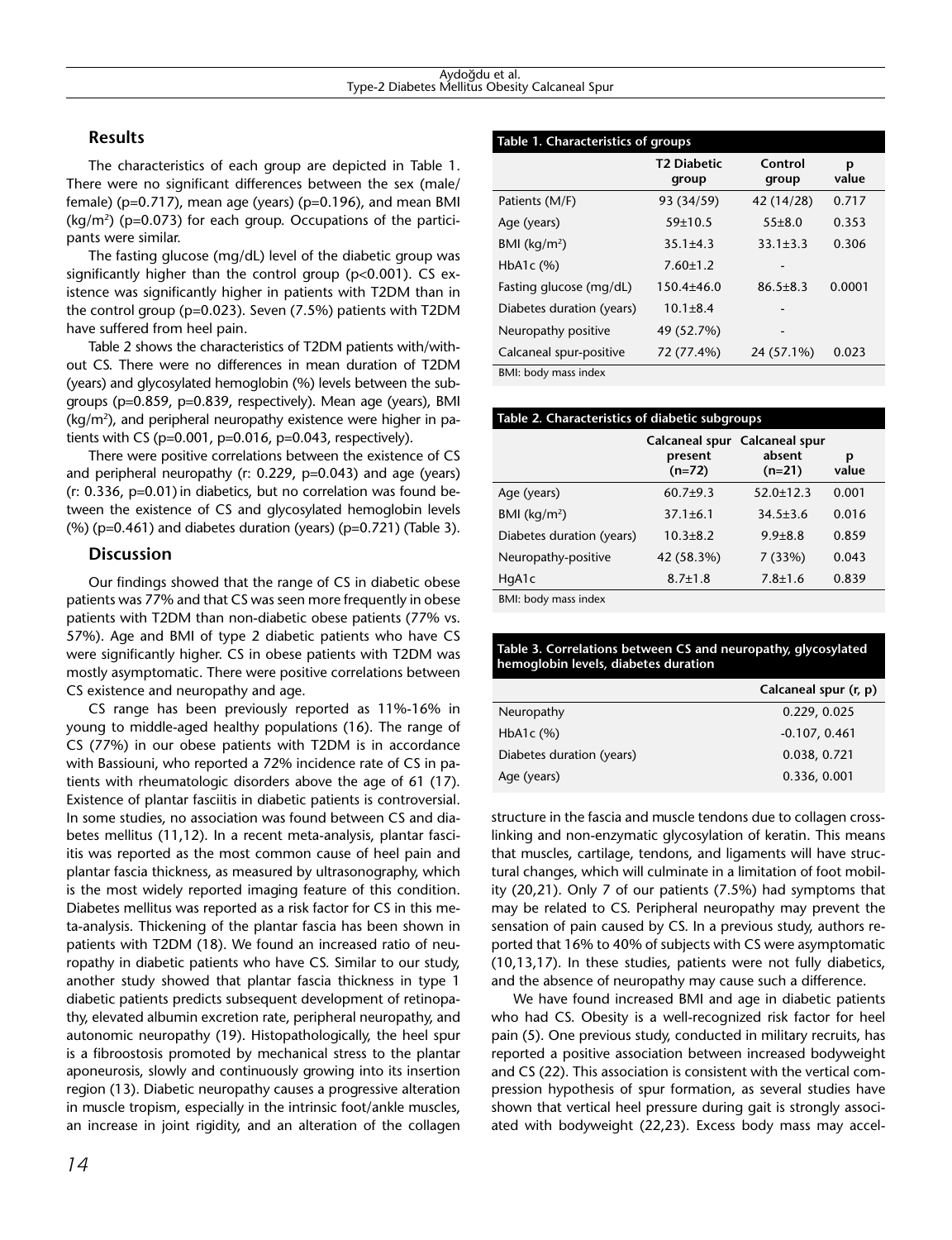| Aydoğdu et al.                                  |  |
|-------------------------------------------------|--|
| Type-2 Diabetes Mellitus Obesity Calcaneal Spur |  |

erate the degenerative processes occurring in the plantar heel region, particularly in the presence of age-related stiffening and decreased elasticity in the heel pad (24,25). However, it is also possible that obesity results in greater flattening of the medial longitudinal arch, which then creates additional traction on the plantar fascial insertion and subsequent spur development. Regarding our patients' range of age, the current study's results are similar to those of Menz et al. (9), who reported a 55% prevalence of CS in patients whose mean age was 75 years. Banadda et al. (26) have demonstrated a linear increase in the prevalence of CS across five age bands, ranging from 11 years to over 51 years. Diabetes duration and HbA1c levels were not different within the T2DM group, with regard to the presence of CS. This can be explained by the fact that it is difficult to predict the time for the onset of T2DM and consequently the duration of the disease. T2DM may have existed in a patient for a long time before the diagnosis. HbA1c may change gradually in patients with lifelong T2DM. HbA1c level reflects 2 or 3 previous monthsof glycemic control. It is obvious that CS formation takes a longer period of time; one ca nnot relate the present glycemic control with the longstanding CS.

The study has several limitations. Due to the cross-sectional study design, the results may not implicate any temporal relationship. CS may have a relationship with different diabetic complications. These patients may be prone to foot ulcers, and we had no information about the risk of foot ulcers in our patients. In this study, except neuropathy, we did not explore any other complications. Further studies with a larger number of patients and prospective design may give additional information about the possible interactions between CS, foot ulceration, and diabetic neuropathy in T2DM.

#### **Conclusion**

The existence of peripheral neuropathy, increasing age, and higher BMI, seem to be the main reasons of CS formation. CS existence seems to be in a relationship with diabetic complications; therefore, obese diabetic patients may be more prone to these complications. For this reason, such patients have to be closely followed up for screening complications of diabetes. In addition to the harmful metabolic effects of obesity, obese diabetics are at increased risk of CS. Therefore, weight reduction should be encouraged in these patients not only for metabolic control but also for the development of CS. Clinicians should pay more attention to the increased frequency of CS in patients with T2DM to avoid diabetic foot complications and other malformations.

**Ethics Committee Approval:** Ethics committee approval was received for this study from the ethics committee of Gülhane Military Medical Academy.

**Informed Consent:** Written informed consent was obtained from patients who participated in this study.

**Peer-review:** Externally peer-reviewed.

**Author Contributions:** Concept - A.A.; Design - T.E., A.A., H.A., İ.T.; Supervision - D.E.; Funding - Ü.A., AA.; Data Collection and/or Processing - T.E., A.T.; Analysis and/or Interpretation - O.S., A.S., M.S., K.S., Ö.A.; Literature Review - Ü.A., AA.; Writer - A.A., T.E., Ü.A., A.A.; Critical Review - A.A., A.T., O.S., A.S., M.S., K.S.; Other - Ü.A., AA.

**Conflict of Interest:** No conflict of interest was declared by the authors.

**Financial Disclosure:** The authors declared that this study has received no financial support.

**Etik Komite Onayı:** Bu çalışma için etik komite onayı Gülhane Askeri Tıp Akademisi'nden alınmıştır.

**Hasta Onamı:** Yazılı hasta onamı bu çalışmaya katılan hastalardan alınmıştır.

**Hakem değerlendirmesi:** Dış bağımsız.

**Yazar Katkıları:** Fikir - A.A.; Tasarım - T.E., A.A., H.A., İ.T.; Denetleme - D.E.; Kaynaklar - Ü.A., AA.; Veri toplanması ve/ veya işlemesi - T.E., A.T.; Analiz ve/veya yorum - O.S., A.S., M.S., K.S., Ö.A.; Literatür taraması - Ü.A., AA.; Yazıyı yazan - A.A., T.E., Ü.A., A.A.; Eleştirel İnceleme - A.A., A.T., O.S., A.S., M.S., K.S.; Diğer - Ü.A., AA.

**Çıkar Çatışması:** Yazarlar çıkar çatışması bildirmemişlerdir.

**Finansal Destek:** Yazarlar bu çalışma için finansal destek almadıklarını beyan etmişlerdir.

## **References**

- 1. Cornwall MW, McPoil TG. Plantar fasciitis: Etiology and treatment. J Orthop Sports Phys Ther [1999;29:756-60.](http://dx.doi.org/10.2519/jospt.1999.29.12.756) **[CrossRef]**
- 2. Seegenschmiedt MH, Keilholz L, Katalinic A, Stecken A, Sauer R. Heel spur: radiation therapy for refractory pain-results with three treatment concepts. Radiology 1996;200:271-6.
- 3. Davies MS, Weiss GA, Saxby TS. Plantar fasciitis: How successful is surgical intervention? Foot Ankle [Int 1999;20:803-7.](http://dx.doi.org/10.1177/107110079902001209) **[CrossRef]**
- Riddle DL, Schappert SM. Volume of ambulatory care visits and patterns of care for patients diagnosed with plantar fasciitis: A national study of medical doctors. Foot Ankle Int 2004;25:303-10.
- 5. Irving DB, Cook JL, Menz HB. Factors associated with chronic plantar heel pain: A systematic review. J Sci Med Sport [2006;9:11-2.](http://dx.doi.org/10.1016/j.jsams.2006.12.013) **[CrossRef]**
- 6. Kelly A, Wainwright A, Winson I Spur formation and heel pain. Clin Orthop Relat Res 1995;2:319-30.
- 7. Labovitz JM, Yu J, Kim C. The role of hamstring tightness in plantar fasciitis. Foot Ankle Spec [2011;4:141-4.](http://dx.doi.org/10.1177/1938640010397341) **[CrossRef]**
- 8. Li J, Muehleman C. Anatomic relationship of heel spur to surrounding soft tissues: Greater variability than previously reported. Clin [Anat 2007;20:950-5.](http://dx.doi.org/10.1002/ca.20548) **[CrossRef]**
- 9. Menz HB, Zammit GV, Landorf KB, Munteanu SE. Plantar calcaneal spurs in older people: Longitudinal traction or vertical compression? J Foot Ankle Res [2008;11:1-7.](http://dx.doi.org/10.1186/1757-1146-1-1) **[CrossRef]**
- 10. Roxas M Plantar fasciitis: Diagnosis and therapeutic considerations. Altern Med Rev 2005;10:83-93.
- 11. McMillan AM, Landorf KB, Barrett JT, Menz HB, Bird AR Diagnostic imaging for chronic plantar heel pain: A systematic review and meta-analysis. J Foot Ankle Res 2009;13:22-32.